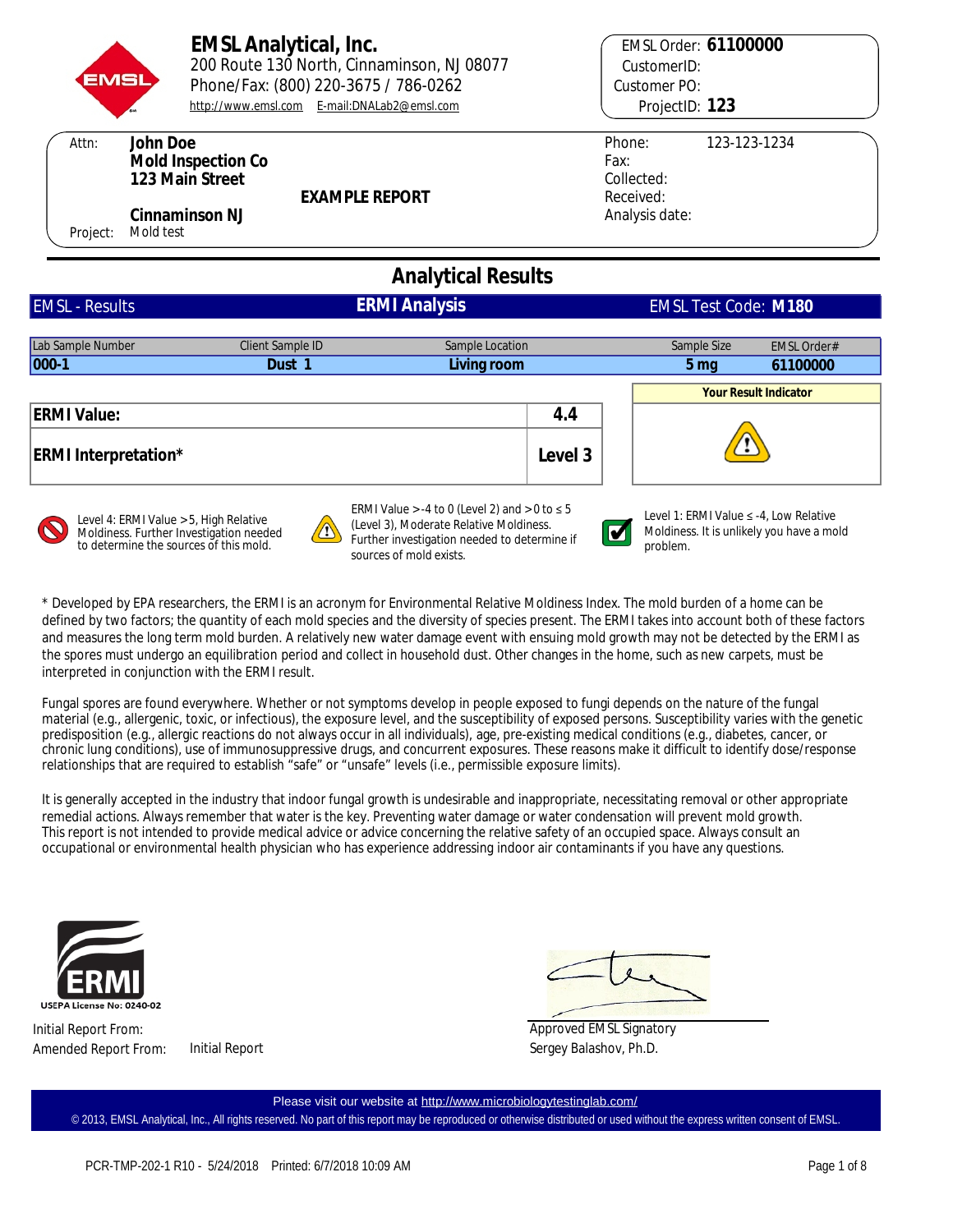# EMSL - Results EMSL Test Code: **ERMI Analysis**

# CustomerID: **0 EMSL Test Code: M180**

| Lab Sample Number | Client Sample ID | Location<br>Sample | Sample Size  | <b>EMSL</b><br>Order# |
|-------------------|------------------|--------------------|--------------|-----------------------|
| 000               | Dust             | Living room        | mo<br>טווו ט | 61100000              |

**Environmental Relative Moldiness Index (ERMI) by Mold Specific Quantitative Polymerase Chain Reaction (MSQPCR)**

| <b>Lab Sample Number</b>             | $000-1$              | <b>Lab Sample Number</b>                                                |
|--------------------------------------|----------------------|-------------------------------------------------------------------------|
| <b>Client Sample ID</b>              | Dust 1               | <b>Client Sample ID</b>                                                 |
| <b>Sample Location</b>               | Living room          | <b>Sample Location</b>                                                  |
| Sample size                          | 5 <sub>mg</sub> Dust | Sample size                                                             |
| <b>EPA 36 Species Identification</b> | Spores E./ 5 mg dust | <b>EPA 36 Species Identifica</b>                                        |
| Group 1                              |                      | Group <sub>2</sub>                                                      |
| Aspergillus flavus                   | <b>ND</b>            | Acremonium strictum                                                     |
| Aspergillus fumigatus                | 3,056                | Alternaria alternata                                                    |
| Aspergillus niger                    | 380                  | Aspergillus ustus                                                       |
| Aspergillus ochraceus                | <b>ND</b>            | Cladosporium cladosporioid                                              |
| Aspergillus penicillioides           | <b>ND</b>            | Cladosporium cladosporioide                                             |
| Aspergillus restrictus               | <b>ND</b>            | Cladosporium herbarum                                                   |
| Aspergillus sclerotiorum             | <b>ND</b>            | Epicoccum nigrum                                                        |
| Aspergillus sydowii                  | <b>ND</b>            | Mucor and Rhizopus grou                                                 |
| Aspergillus unguis                   | <b>ND</b>            | Penicillium chrysogenum                                                 |
| Aspergillus versicolor               | 11,190               | Rhizopus stolonifer                                                     |
| Eurotium (A.) amstelodami            | <b>ND</b>            | Group 2 Sum of the Log                                                  |
| Aureobasidium pullulans              | <b>ND</b>            | Interpretation Key G                                                    |
| Chaetomium globosum                  | <b>ND</b>            | ≤ 2 or ≥ 20 - - Less that                                               |
| Cladosporium sphaerospermum          | 299                  | $\Omega$<br>Greather than or equal                                      |
| Paecilomyces variotii                | <b>ND</b>            | $> 2$ and $< 20 -$ Greate                                               |
| Penicillium brevicompactum           | <b>ND</b>            |                                                                         |
| Penicillium corylophilum             | <b>ND</b>            |                                                                         |
| Penicillium crustosum (group2)       | <b>ND</b>            | <b>ERMI Value:</b>                                                      |
| Penicillium purpurogenum             | <b>ND</b>            | <b>ERMI</b> Interpretation*                                             |
| Penicillium spinulosum               | <b>ND</b>            |                                                                         |
| Penicillium variabile                | <b>ND</b>            | Interpretation                                                          |
| Scopulariopsis brevicaulis           | 199                  | Level 4: ERMI Value > 5, H<br>needed to determine the so                |
| Scopulariopsis chartarum             | <b>ND</b>            |                                                                         |
| Stachybotrys chartarum               | <b>ND</b>            | ERMI Value $> -4$ to 0 (Leve                                            |
| Trichoderma viride                   | <b>ND</b>            | Relative Moldiness. Further                                             |
| Wallemia sebi                        | 512                  | mold exists.                                                            |
| Group 1 Sum of the Logs              | 17.6                 | Level 1: ERMI Value ≤ -4,<br>$\overline{\mathbf{v}}$<br>a mold problem. |

| $00-1$        | <b>Lab Sample Number</b>                        | $000 - 1$          |                |  |
|---------------|-------------------------------------------------|--------------------|----------------|--|
| ust 1         | <b>Client Sample ID</b>                         | Dust 1             |                |  |
| ng room       | <b>Sample Location</b>                          | Living room        |                |  |
| g Dust        | Sample size                                     | 5mg Dust           |                |  |
| $1/5$ mg dust | <b>EPA 36 Species Identification</b>            | Spores E./ mg dust |                |  |
|               | Group <sub>2</sub>                              |                    |                |  |
| ND.           | Acremonium strictum                             | <b>ND</b>          |                |  |
| ,056          | Alternaria alternata                            | <b>ND</b>          |                |  |
| 380           | Aspergillus ustus                               | <b>ND</b>          |                |  |
| <b>ND</b>     | Cladosporium cladosporioides I                  | 2,158              |                |  |
| ND.           | Cladosporium cladosporioides II                 | <b>ND</b>          |                |  |
| <b>ND</b>     | Cladosporium herbarum                           | 10,075             |                |  |
| <b>ND</b>     | Epicoccum nigrum                                | 1,211              |                |  |
| <b>ND</b>     | Mucor and Rhizopus group                        | <b>ND</b>          |                |  |
| ND.           | Penicillium chrysogenum                         | 666                |                |  |
| 1,190         | Rhizopus stolonifer                             | <b>ND</b>          |                |  |
| ND.           | <b>Group 2 Sum of the Logs</b>                  | 13.2               | $\blacksquare$ |  |
| <b>ND</b>     | Interpretation Key Group 2 Sum of the Logs      |                    |                |  |
| <b>ND</b>     | ≤ 2 or $\geq$ 20 - - Less than or equal to 2 or |                    |                |  |
| 299           | $\mathbf{V}$<br>Greather than or equal to 20    |                    |                |  |
| ND.           | > 2 and < 20 - - Greater than 2 or Less than 20 |                    |                |  |
| <b>ND</b>     |                                                 |                    |                |  |
| ND.           |                                                 |                    |                |  |
| <b>ND</b>     | <b>ERMI Value:</b>                              | 4.4                |                |  |
| ND.           | <b>ERMI Interpretation*</b>                     | Level 3            |                |  |
| <b>ND</b>     |                                                 |                    |                |  |
|               |                                                 |                    |                |  |

**Interpretation Key ERMI Value Level 4: ERMI Value > 5,** High Relative Moldiness. Further Investigation  $\bm{\mathcal{O}}$ needed to determine the sources of this mold. **ERMI Value > -4 to 0 (Level 2) and > 0 to ≤ 5 (Level 3),** Moderate Relative Moldiness. Further investigation needed to determine if sources of mold exists.

> **Level 1: ERMI Value ≤ -4,** Low Relative Moldiness.It is unlikely you have a mold problem.

Initial Report From: 1/0/1900 Amended Report From: Initial Report

Approved EMSL Signatory Sergey Balashov, Ph.D.

Please visit our website at <http://www.microbiologytestinglab.com/>

 $\blacksquare$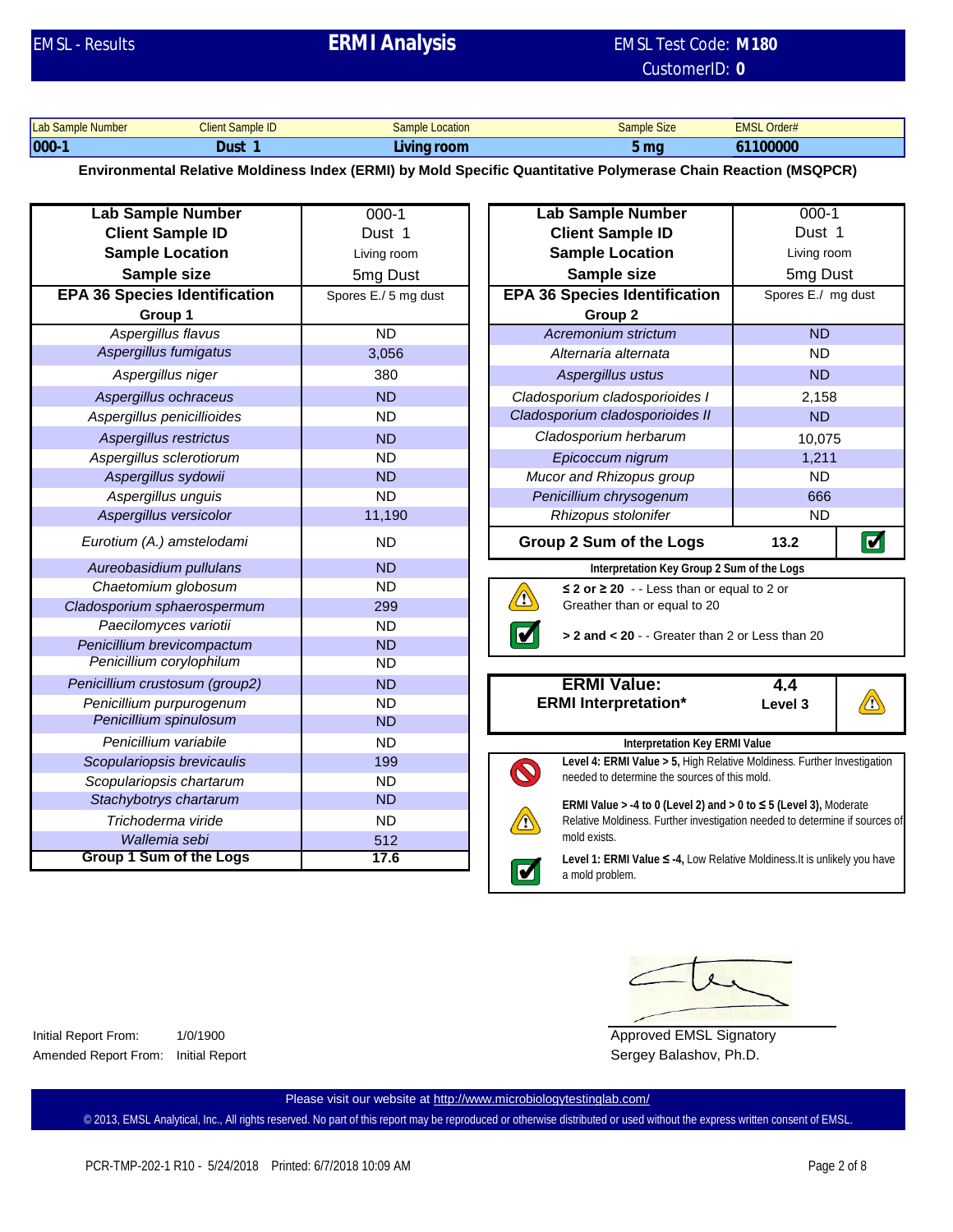| <b>EMSL - Results</b> |                         | <b>ERMI Analysis</b> | <b>EMSL Test Code: M180</b> |          |  |
|-----------------------|-------------------------|----------------------|-----------------------------|----------|--|
| Lab Sample Number     | <b>Client Sample ID</b> | Location             | Sample Size                 |          |  |
|                       | Dust 1                  | Living room          | 5 mg                        | 61100000 |  |

### **1. Description of Analysis**

### **Analytical Laboratory:**

EMSL Analytical, Inc (EMSL) is a nationwide, full service, analytical testing laboratory network providing Asbestos, Mold, Indoor Air Quality, Microbiological, Environmental, Chemical, Forensic, Materials, Industrial Hygiene and Mechanical Testing services since 1981. Ranked as the premier independently owned environmental testing laboratory in the nation, EMSL puts analytical quality as its top priority. This quality is recognized by many well-respected federal, state and private accrediting agencies, such as AIHA's EMLAP and EMPAT programs, and assured by our high quality personnel, including many Ph.D. microbiologists and mycologists.

EMSL is an independent laboratory that performed the analysis of these samples. EMSL did not conduct the sampling or site investigation for this report. The samples referenced herein were analyzed under strict quality control procedures using state-of-the-art molecular methods.

#### **Analytical Method:**

Mold specific quantitative polymerase chain reactions (MSQPCR) was developed by a team of EPA researchers. MSQPCR utilizes EPA-patented molecular diagnostics methods for detecting and quantifying species of mold. The benefits of this technology include:

- A fast, accurate, and sensitive DNA-based analytical method for identifying and quantifying molds to the species level.
- Looks for the presence of DNA sequences that are unique to a particular mold species.
- Utilizes a DNA sequence detection system to monitor the presence and concentration of a specific mold in "REAL TIME". As a mold-unique sequence is detected and amplified, fluorescent signal molecules are simultaneously released and measured. No fluorescence = no target mold.

Real-Time PCR is a DNA-based analytical method. What is DNA?

• DNA is a nucleic acid that carries the genetic information that is unique to every organism. DNA sequences determine individual hereditary characteristics.

• DNA can be found in every cell in every living (or previously living) organism. For example, humans have DNA in their skin cells and blood cells and fungi have DNA in their spores and hyphae.

#### **ERMI Development:**

EPA researchers developed the Environmental Relative Moldiness Index (ERMI) in order to standardize the sampling and analytical methods available to indoor air quality consultants, researchers, and homeowners. The long term goal is to help better understand the risks of mold exposure to the health of occupants. The ERMI specifically measures the mold-burden in a home. The ERMI consists of values for 36 molds broken down into two groups, 26 in group 1; that represented the species associated with water-damaged environments, and 10 species in group 2; that are considered common mycoflora in homes.

 $\mathbf{v}$ 

#### Please visit our website at <http://www.microbiologytestinglab.com/>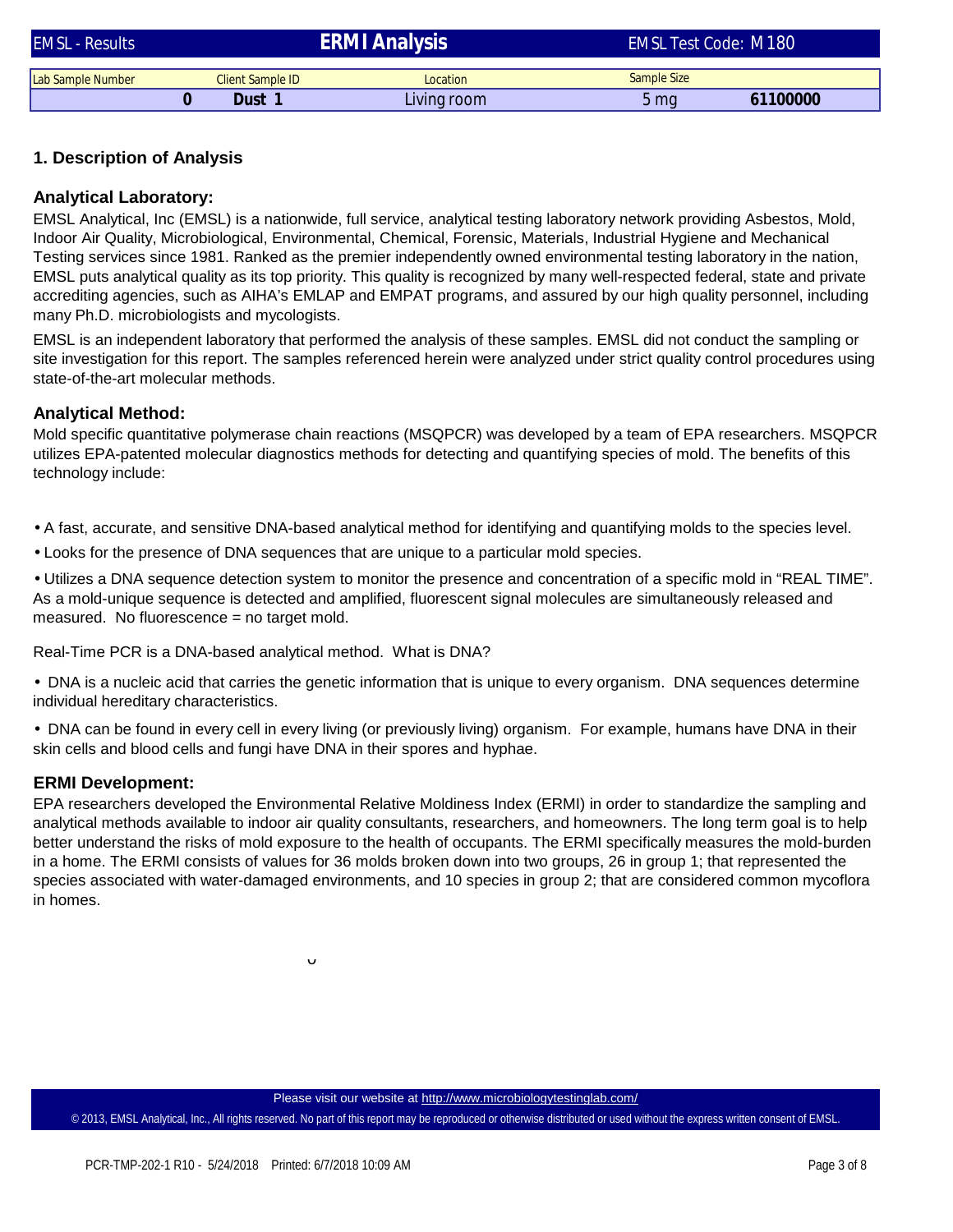| <b>EMSL - Results</b> |  |                         | <b>ERMI Analysis</b> | <b>EMSL Test Code: M180</b> |          |
|-----------------------|--|-------------------------|----------------------|-----------------------------|----------|
|                       |  | <b>Client Sample ID</b> | Location             |                             |          |
| Lab Sample Number     |  |                         |                      | Sample Size                 |          |
|                       |  | Dust 1                  | Living room          | 5 mg                        | 61100000 |

The US Department of Housing and Urban Development conducted the American Health Homes Survey in 2006. As part of this study, dust samples were collected from the bedroom and living room of 1096 homes across the US. Each composite sample was tested by MSQPCR for the ERMI. From this study, researchers were able to develop the following ERMI scale:

#### **2. Understanding the Results**

EMSL Analytical, Inc. is an independent laboratory, providing unbiased and scientifically valid results. These data represent only a portion of an overall IAQ investigation. Visual information and environmental conditions measured during the site assessment (humidity, moisture readings, etc.) are crucial to any final interpretation of the results. Many factors impact the final results; therefore, result interpretation should be conducted with caution.

#### **ERMI Interpretation:**

The mold burden of a home can be defined by two factors; the quantity of each mold species and the diversity of species present. The ERMI takes into account both of these factors and measures the long term mold burden. A relatively new water damage event with ensuing mold growth may not be detected by the ERMI as the spores must undergo an equilibration period. Other changes in the home, such as new carpets, must be interpreted in conjunction with the ERMI result.

The ERMI consists of the Group 1 water damage indicator species and the Group 2 commonly occurring species. There are cases whereby species found in one group could easily be categorized in the other group but in general the grouping holds true. Also the ERMI uses a combination of 36 molds to determine the mold burden in a home and does not rely on one or two species. Homes with an ERMI value above 0 are more likely to have a mold problem. Homes with an ERMI value above 5 have the greatest likelihood of having a mold problem. Homes with an ERMI value below 0 are less likely of having a mold problem and homes with an ERMI below -4 are the least likely of having a mold problem.

**Figure 1** shows the distribution of the sum of the logs of the Group 2 species from the American Health Homes Survey conducted by HUD. If the reported Group 2 value falls towards the outside of either end of this scale then a reason must be sought. For example, if your Group 2 value is 1 meaning there are fewer common molds than we would have expected in a normal home. Perhaps it is a new construction or recently remediated environment. If you have a very high group two value (>20), it may be possible that the home is contaminated with species found in Group 2 and is not representative of normal background levels.

Fungal spores are found everywhere. Whether or not symptoms develop in people exposed to fungi depends on the nature of the fungal material (e.g., allergenic, toxic, or infectious), the exposure level, and the susceptibility of exposed persons. Susceptibility varies with the genetic predisposition (e.g., allergic reactions do not always occur in all individuals), age, pre-existing medical conditions (e.g., diabetes, cancer, or chronic lung conditions), use of immunosuppressive drugs, and concurrent exposures. These reasons make it difficult to identify dose/response relationships that are required to establish "safe" or "unsafe" levels (i.e., permissible exposure limits).







The results herein do not denote or represent a medical or clinical diagnosis or conclusion. Interpretation of the data is the responsibility of the client.

Initial Report From: 1/0/1900 Amended Report From: Initial Report

Approved EMSL Signatory

Sergey Balashov, Ph.D.

© 2013, EMSL Analytical, Inc., All rights reserved. No part of this report may be reproduced or otherwise distributed or used without the express written consent of EMSL. Please visit our website at <http://www.microbiologytestinglab.com/>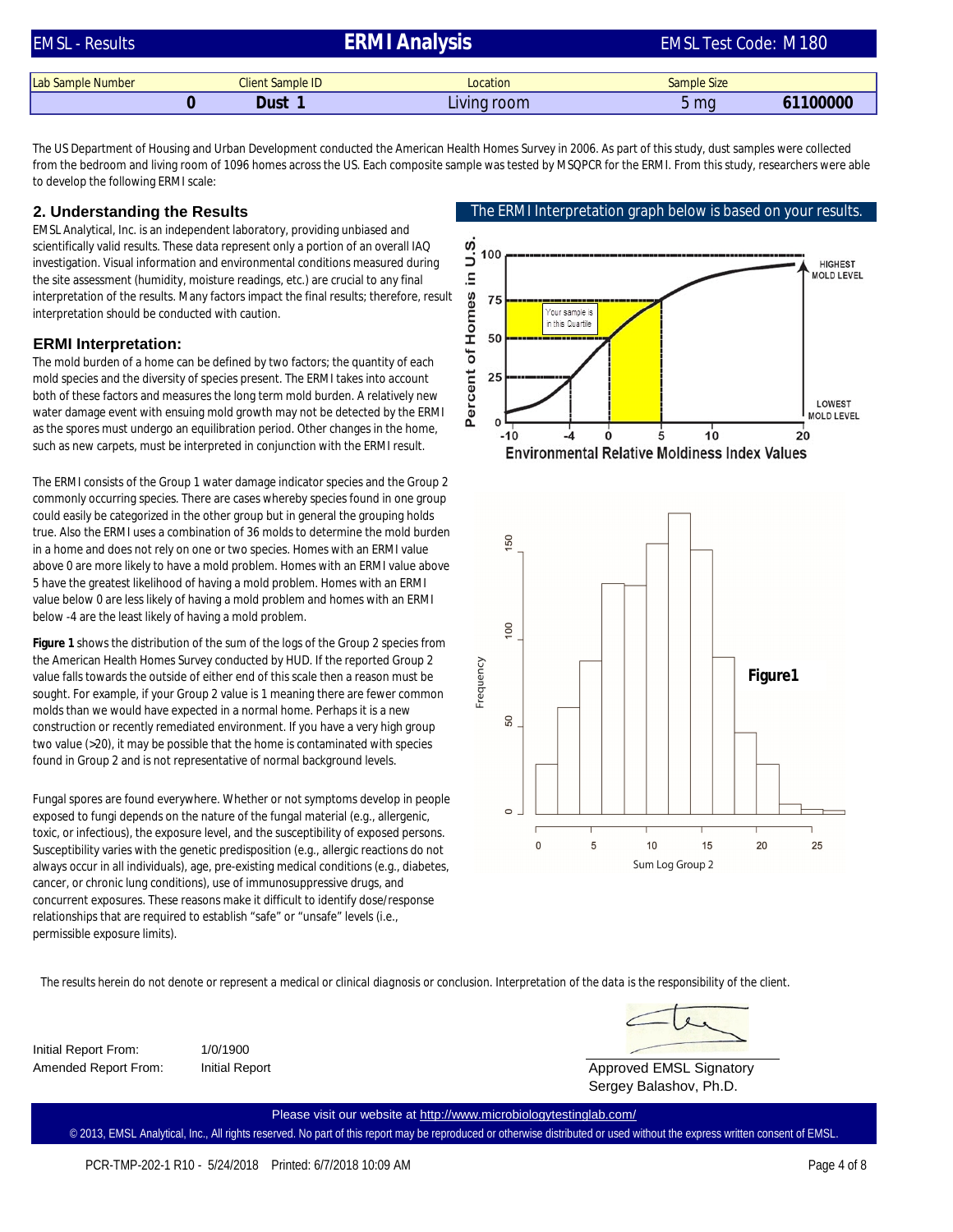| <b>EMSL - Results</b>    |                         | <b>ERMI Analysis</b> | <b>EMSL Test Code: M180</b> |          |  |
|--------------------------|-------------------------|----------------------|-----------------------------|----------|--|
|                          |                         |                      |                             |          |  |
| <b>Lab Sample Number</b> | <b>Client Sample ID</b> | Location             | Sample Size                 |          |  |
|                          | Dust 1                  | Living room          | 5 <sub>ma</sub>             | 61100000 |  |

It is generally accepted in the industry that indoor fungal growth is undesirable and inappropriate, necessitating removal or other appropriate remedial actions. The New York City guidelines and EPA guidelines for mold remediation in schools and commercial buildings define the conditions warranting mold remediation. Always remember that water is the key. Preventing water damage or water condensation will prevent mold growth.

This report is not intended to provide medical advice or advice concerning the relative safety of an occupied space. Always consult an occupational or environmental health physician who has experience addressing indoor air contaminants if you have any questions.

> MPL E

**Detection of multiple organisms in real-time q-PCR assays:**

Certain species of mold are too genetically similar to be distinguished by MSQPCR. Thus positive or negative detection of any of these molds also suggests positive or negative detection of their genetically similar counterparts.

*Eurotium (Aspergillus) amstelodami/ chevalieri/ herbariorum/ rubrum/ repens*

*Aspergillus flavus/ oryzae*

*Aspergillus fumigatus, Neosartorya fischeri*

*Aspergillus niger/ foetidus/ phoenicus*

*Aspergillus restrictus/ caesillus/conicus*

*Penicillium chrysogenum / griseofulvum/ glandicola/ coprophilum/ expansum and Eupenicillium crustaceum/ egyptiacum Penicillium crustosum / camembertii/ commune/ echinulatum/ solitum Mucor and Rhizopus group/ Mucor amphibiorum/circinelloides/heimalis/indicus/mucedo/racemous/ramosissimus and Rhizopus* 

*Penicillium spinulosum/ glabrum/lividum/thomii/purpurescens*

*Scopulariopsis brevicaulis/ fusca*

*Trichoderma viride / atroviride/ koningii*

Please visit our website at <http://www.microbiologytestinglab.com/>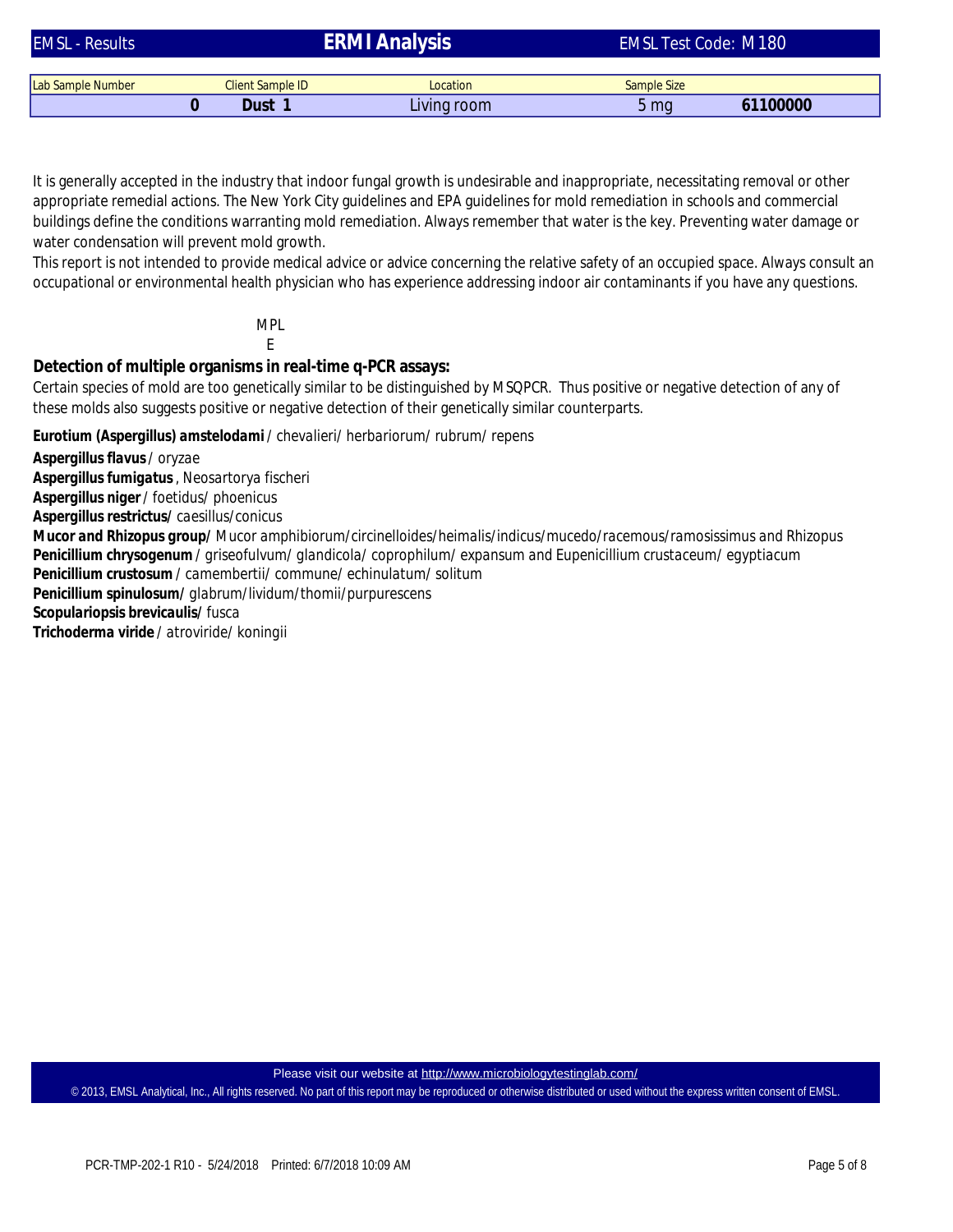| <b>EMSL - Results</b> |  |                         | ERMI Analysis | <b>EMSL Test Code: M180</b> |          |  |
|-----------------------|--|-------------------------|---------------|-----------------------------|----------|--|
|                       |  |                         |               |                             |          |  |
| Lab Sample Number     |  | <b>Client Sample ID</b> | Location      | Sample Size                 |          |  |
|                       |  | Dust                    | Living room   | 5 <sub>mq</sub>             | 61100000 |  |

## **3. References and Informational Links**

### **Articles**

Quantification of Stachybotrys chartarum conidia in indoor dust using real time, fluorescent probe-based detection of PCR products. 2001. Jennie D Roe, Richard A Haugland, Stephen J Vesper and Larry J Wymer. JEAEE Vol.11.

Rapid Monitoring by Quantitative Polymerase Chain Reaction for Pathogenic Aspergillus During Carpet Removal From a Hospital. 2004. Alice N. Neely, PhD, Vince Gallardo, MS, Ed Barth, MS, Richard A. Haugland, PhD, Glenn D. Warden, MD, and Stephen J. Vesper, PhD. Infection Control and Hospital Epidemiology, Vol. 25.

Quantitative Polymerase Chain Reaction Analysis of Fungi in Dust From Homes of Infants Who Developed Idiopathic Pulmonary Hemorrhaging. 2004. Vesper, Stephen J. PhD; Varma, Manju PhD; Wymer, Larry J. MS; Dearborn, Dorr G. MD, PhD; Sobolewski, John MS; Haugland, Richard A. PhD. Journal of Occupational & Environmental Medicine. 46(6):596-601.

Real-time PCR analysis of molds is performed at EMSL Analytical, Inc. in agreement with the Patent License Agreement between EMSL Analytical, Inc. and the United States Environmental Protection Agency's National Exposure and Research Laboratory-CI as well as the Patent License Agreement between EMSL Analytical, Inc. and Applied Biosystems.

For further technical information regarding the development of the Environmental Relative Moldiness Index refer to the April 2006 issue of "The Synergist" pages 39-43 or [www.epa.gov/iaq](http://www.epa.gov/iaq) 

#### **Books**

Bioaerosols: Assessment and Control. Janet Macher, Ed., American Conference of Governmental Industrial Hygienists, Cincinnati, OH Exposure Guidelines for Residential Indoor Air Quality. Environmental Health Directorate, Health Protection Branch, Health Canada, Ottawa, Ontario, 1989.

Fungal Contamination in Public Buildings: Health Effects and Investigation Methods. Health Canada, Ottawa, Ontario, 2004.

IICRC: S500 Standard and Reference Guide for Professional Water Damage Restoration. 3<sup>rd</sup> Edition, Institute of Inspection, Cleaning, and Restoration Certification, Vancouver, WA, 2006

IICRC: S520 Standard and Reference Guide for Professional Mold Remediation. 1<sup>st</sup> Edition, Institute of Inspection, Cleaning, and Restoration Certification, Vancouver, WA, 2004

Field Guide for the Determination of Biological Contaminants in Environmental Samples. 2<sup>nd</sup> Edition, American Industrial Hygiene Association, 2005.

 $\Omega$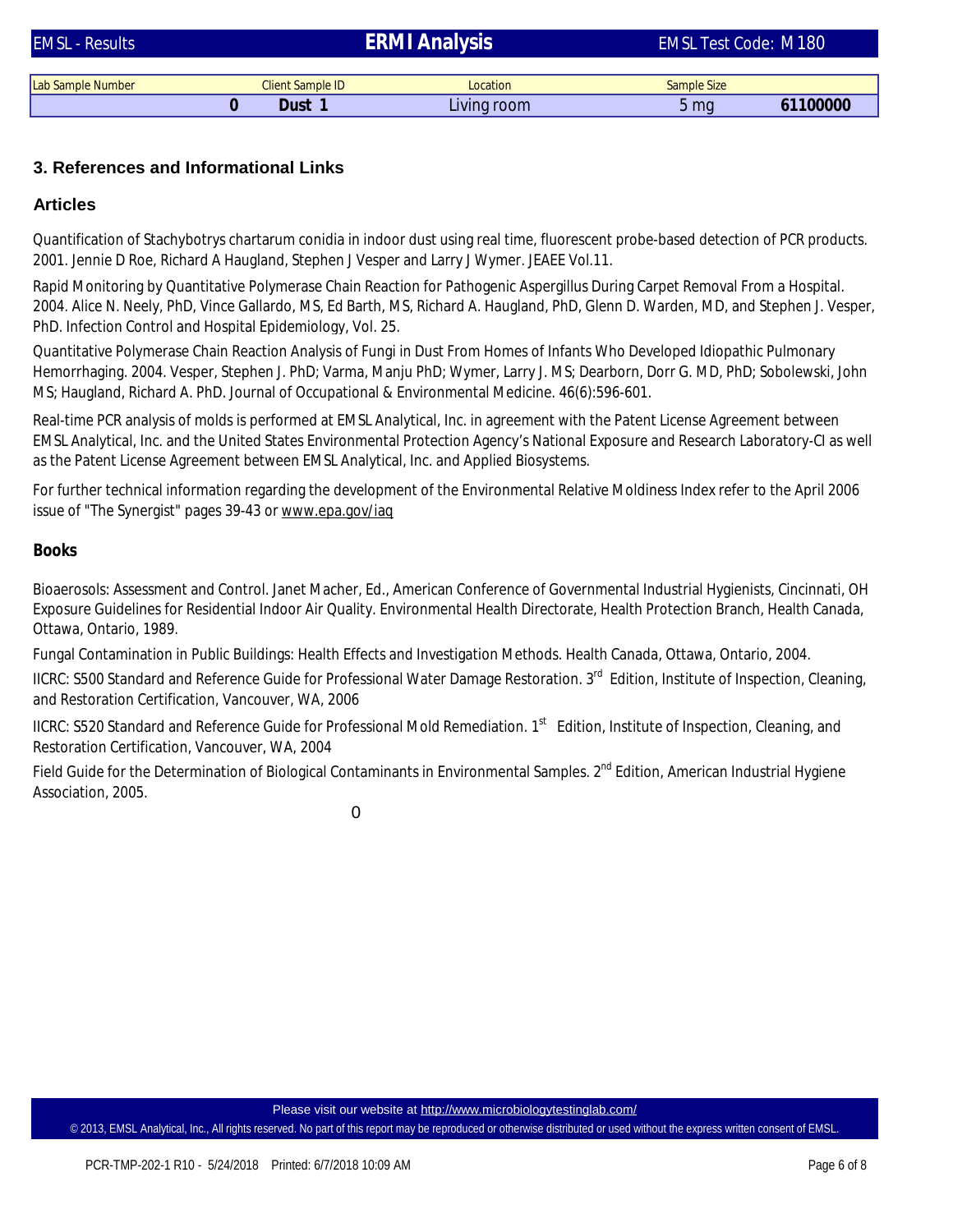| <b>EMSL - Results</b>                     |                                                                        | <b>ERMI Analysis</b>                                                                                    | <b>EMSL Test Code: M180</b> |          |
|-------------------------------------------|------------------------------------------------------------------------|---------------------------------------------------------------------------------------------------------|-----------------------------|----------|
| Lab Sample Number                         | <b>Client Sample ID</b>                                                | Location                                                                                                | <b>Sample Size</b>          |          |
| $\mathbf{0}$                              | Dust 1                                                                 | Living room                                                                                             | 5 <sub>mg</sub>             | 61100000 |
|                                           |                                                                        |                                                                                                         |                             |          |
| <b>Consumer Links</b>                     |                                                                        |                                                                                                         |                             |          |
|                                           | Read the full text of AIHA's "The Facts About Mold" consumer brochure. | http://www.aiha.org/news-pubs/newsroom/Documents/Facts%20About%20Mold%20December%202011.pdf             |                             |          |
|                                           | The Occupational Safety and Health Administration (OSHA)               |                                                                                                         |                             |          |
|                                           | http://www.osha.gov/SLTC/molds/index.html                              |                                                                                                         |                             |          |
|                                           |                                                                        |                                                                                                         |                             |          |
| <b>CDC Mold Facts</b>                     |                                                                        |                                                                                                         |                             |          |
| http://www.cdc.gov/mold/fags.htm          |                                                                        |                                                                                                         |                             |          |
|                                           |                                                                        | CDC Stachybotrys – Questions and answers on Stachybotrys chartarum and other molds                      |                             |          |
| http://www.cdc.gov/mold/stachy.htm        |                                                                        |                                                                                                         |                             |          |
|                                           | IOM, NAS: Clearing the Air: Asthma and Indoor Air Exposures            |                                                                                                         |                             |          |
|                                           | http://fermat.nap.edu/books/0309064961/html/index.html                 |                                                                                                         |                             |          |
| National Library of Medicine-Mold website |                                                                        |                                                                                                         |                             |          |
|                                           | http://www.nlm.nih.gov/medlineplus/molds.html                          |                                                                                                         |                             |          |
| http://www.cal-iaq.org/mold/about-mold    | California Department of Health Services (CADOHS)                      |                                                                                                         |                             |          |
| Minnesota Department of Health            |                                                                        |                                                                                                         |                             |          |
|                                           | http://www.health.state.mn.us/divs/eh/indoorair/mold/index.html        |                                                                                                         |                             |          |
|                                           | New York City Department of Health and Mental Hygiene                  |                                                                                                         |                             |          |
|                                           | http://www.nyc.gov/html/doh/html/epi/moldrpt1.shtml                    |                                                                                                         |                             |          |
|                                           | H.R.: The United States Toxic Mold Safety and Protection Act           |                                                                                                         |                             |          |
|                                           |                                                                        | http://conyers.house.gov/index.cfm?FuseAction=Issues.Home&Issue_id=061bf20d-19b9-b4b1-12a3-6089055e7c99 |                             |          |
|                                           |                                                                        |                                                                                                         |                             |          |
| EPA                                       |                                                                        |                                                                                                         |                             |          |
| http://www.epa.gov/iag/pubs/airduct.html  | "Should You Have the Air Ducts in Your Home Cleaned?"                  |                                                                                                         |                             |          |
|                                           |                                                                        |                                                                                                         |                             |          |

"Fact Sheet: Flood Cleanup - Avoiding Indoor Air Quality Problems."

<http://www.epa.gov/iaq/pubs/flood.html>

<http://www.epa.gov/mold/moldresources.html> *General information about molds and actions that can be taken to clean up or prevent a mold problem.*

*A Brief Guide to Mold, Moisture, and Your Home" Includes basic information on mold, cleanup guidelines, and moisture and mold prevention*

<http://www.epa.gov/iaq/molds/moldguide.html>

[http://www.epa.gov/mold/mold\\_remediation.html](http://www.epa.gov/mold/mold_remediation.html) "Mold Remediation in Schools and Commercial Buildings" – Information on remediation in schools and commercial property, references for potential mold and moisture remediators.

#### **FEMA**

<http://www.fema.gov/news/newsrelease.fema?id=6927> "Homes That Were Flooded May Harbor Mold Problems" – Information and tips for cleaning mold.

<http://www.fema.gov/news/newsrelease.fema?id=6358> "Mold Can Damage Home and Health" – How to check for mold, potential health effects of mold, and how to treat mold in the home.

"Prompt Flood Cleanup Can Help Prevent Health Problems" – How to clean up in-house mold problems (not large or serious exposures). <http://www.fema.gov/news/newsrelease.fema?id=3652>

Please visit our website at<http://www.microbiologytestinglab.com/>